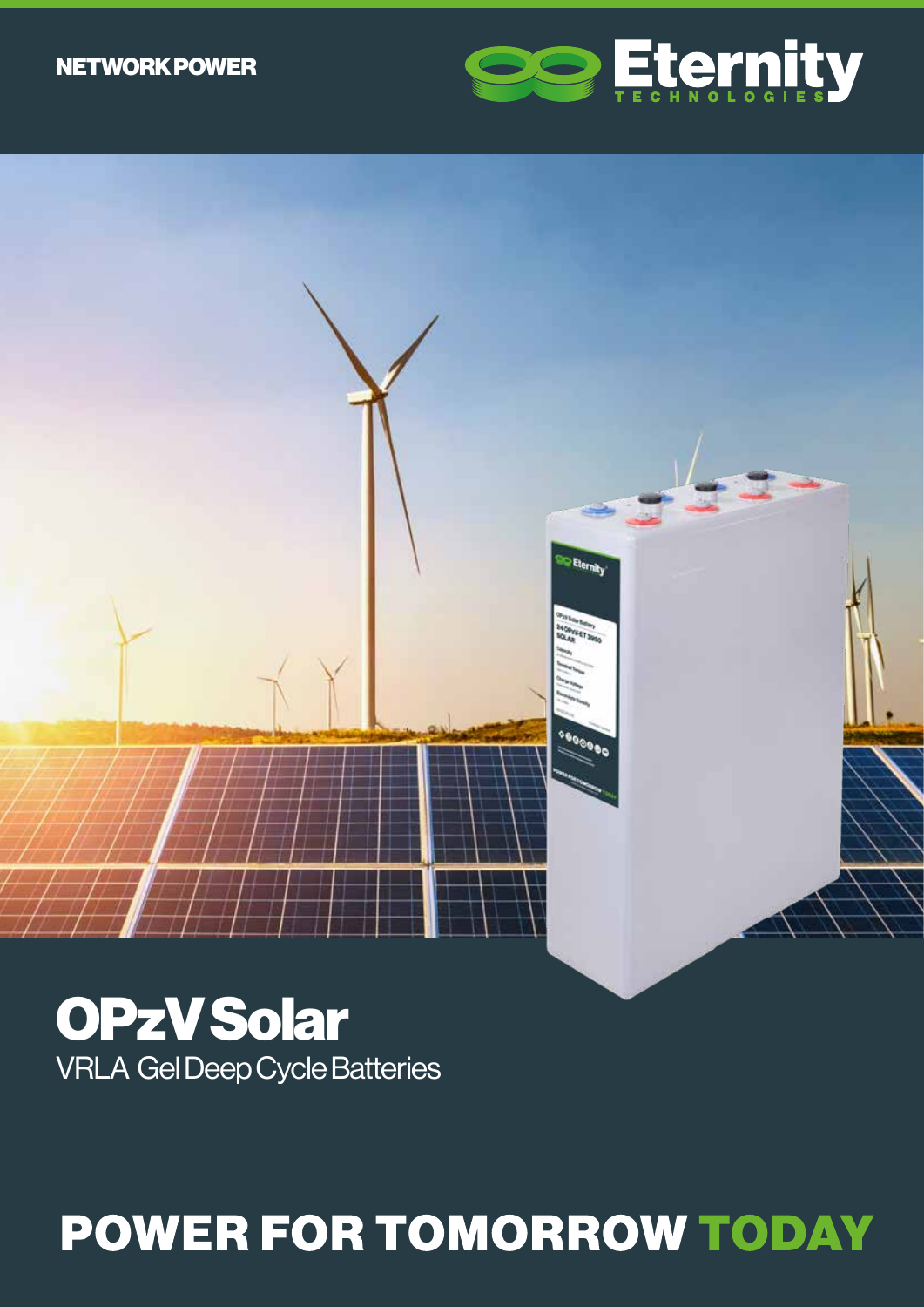# OPzV Solar Battery

# With an extensive product range available Eternity Technologies prides itself on world-class product design, production processes, technical development, cost structure and global location.

Eternity Technologies valve regulated lead-acid batteries for the solar power and renewable energy market. With an innovative Gel-Technology design Eternity Technologies OPzV batteries have a reliable maintenance-free and leakage-free construction.

## OPzV Solar Technology

#### Positive plate

High energy density tubular design with lead calcium alloy ensures low self-discharge rates and low float currents

#### Negative plate

Industry leading negative plate design

#### **Separator**

High-porosity and corrosion-resistant ensures maximum capacity for the lifetime of the cell

#### **Container**

Manufactured from Acrylonitrile-Butadiene-Styrene (ABS) which is durable and offers good resistance to heat and chemicals. UL94-V0 flame retardant option also available

## Features of OPzV Solar Batteries...

High energy density and cyclic performance

Robust tubular positive electrode design, compliant with DIN 40742

Low self discharge rate allows for up to 2 years shelf life

Operating temperature -20°C to +55°C

20 year float life at 20°C (68°F)

EUROBAT design life: Long Life > 12 years

Fully recyclable with low  $\mathrm{CO}_2^{}$  footprint

3000+ cycles @ 60% D.O.D @IUI charging



#### Terminal

Maintains an airtight seal even when the plates expand and grow throughout the lifetime of the cell

#### **Gauntlet**

Non-woven, high-capacity polyester gauntlet

#### **Electrolyte**

Silica-based-gel-form electrolyte that has no water loss and therefore maintenance free

#### Lid

Manufactured from Acrylonitrile-Butadiene-Styrene (ABS) which is durable and heat resistant

## Applications...

Solar / Wind Power Systems

Traffic Systems

Hydro Power Generation

Off grid Solutions

**Telecommunications** 

Power Distribution Companies

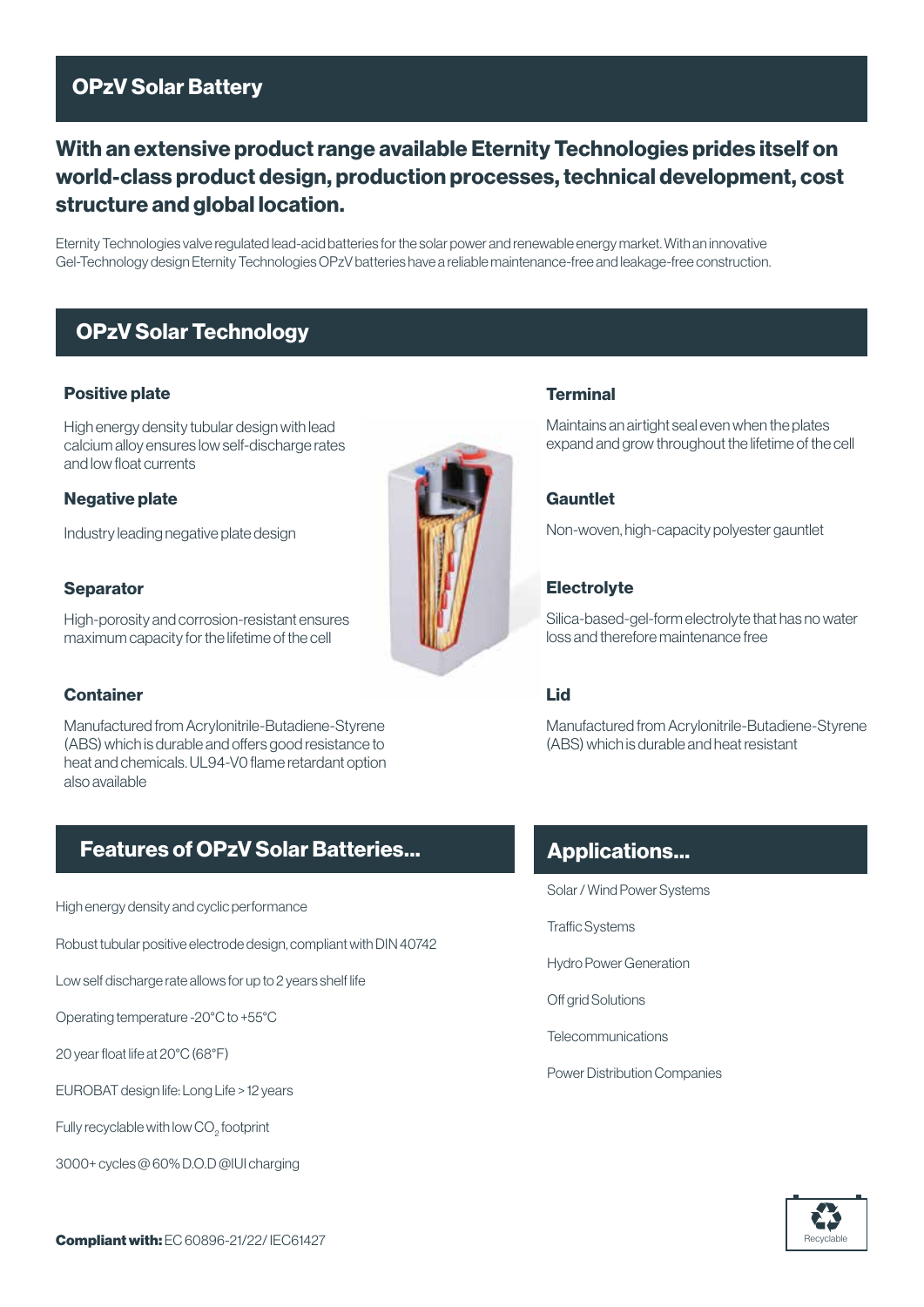# OPzV Solar

| <b>Cell Type</b>     | <b>Plate</b><br>(Ah) | Length<br>(mm) | <b>Width</b><br>(mm) | <b>Height</b><br>over lid<br>(mm) | <b>Height</b><br>over pillar<br>(mm) | <b>Typical</b><br>max weight<br>(kg) | <b>Internal</b><br>resistance<br>(mOhm) | current<br>(A) | <b>Short circuit Capacity (Ah)</b><br>C120-1.85V<br>Cell at 25°C |
|----------------------|----------------------|----------------|----------------------|-----------------------------------|--------------------------------------|--------------------------------------|-----------------------------------------|----------------|------------------------------------------------------------------|
| 2 OPzV-ET140SOLAR    | 50                   | 103            | 206                  | 354                               | 367                                  | 10.5                                 | 0.98                                    | 825            | 141                                                              |
| 3 OPzV-ET 210SOLAR   | 50                   | 103            | 206                  | 354                               | 367                                  | 15.3                                 | 0.96                                    | 1238           | 212                                                              |
| 4 OPzV-ET 280SOLAR   | 50                   | 103            | 206                  | 354                               | 367                                  | 18.4                                 | 0.95                                    | 1650           | 282                                                              |
| 5 OPzV-ET 350SOLAR   | 50                   | 124            | 206                  | 354                               | 367                                  | 22.2                                 | 0.78                                    | 2100           | 356                                                              |
| 6 OPzV-ET 400SOLAR   | 50                   | 145            | 206                  | 354                               | 367                                  | 26.2                                 | 0.63                                    | 2550           | 417                                                              |
| 5 OPzV-ET 500SOLAR   | 70                   | 124            | 206                  | 471                               | 484                                  | 30.7                                 | 0.63                                    | 2800           | 516                                                              |
| 6 OPzV-ET 600SOLAR   | 70                   | 145            | 206                  | 471                               | 484                                  | 36.2                                 | 0.54                                    | 3400           | 618                                                              |
| 7 OPzV-ET 700SOLAR   | 70                   | 166            | 206                  | 471                               | 484                                  | 41.7                                 | 0.46                                    | 4050           | 717                                                              |
| 6 OPzV-ET 900SOLAR   | 100                  | 145            | 206                  | 643                               | 656                                  | 50.0                                 | 0.51                                    | 4350           | 884                                                              |
| 7 OPzV-ET 1050SOLAR  | 100                  | 145            | 206                  | 643                               | 656                                  | 53.0                                 | 0.51                                    | 4450           | 1031                                                             |
| 8 OPzV-ET1200SOLAR   | 100                  | 210            | 191                  | 644                               | 657                                  | 66.3                                 | 0.39                                    | 4550           | 1181                                                             |
| 9 OPzV-ET 1350SOLAR  | 100                  | 210            | 233                  | 646                               | 659                                  | 78.0                                 | 0.39                                    | 5445           | 1329                                                             |
| 10 OPzV-ET1500SOLAR  | 100                  | 210            | 233                  | 646                               | 659                                  | 81.7                                 | 0.33                                    | 6050           | 1471                                                             |
| 11 OPzV-ET1600SOLAR  | 100                  | 210            | 275                  | 645                               | 658                                  | 92.0                                 | 0.28                                    | 6967           | 1618                                                             |
| 12 OPzV-ET1800SOLAR  | 100                  | 210            | 275                  | 645                               | 658                                  | 97.0                                 | 0.28                                    | 7600           | 1766                                                             |
| 11 OPzV-ET 1800SOLAR | 125                  | 210            | 275                  | 796                               | 809                                  | 102.0                                | 0.25                                    | 7792           | 1834                                                             |
| 12 OPzV-ET 2000SOLAR | 125                  | 210            | 275                  | 796                               | 809                                  | 111.9                                | 0.25                                    | 8500           | 2000                                                             |
| 13 OPzV-ET 2113SOLAR | 125                  | 210            | 275                  | 796                               | 809                                  | 116.0                                | 0.24                                    | 8531           | 2173                                                             |
| 14 OPzV-ET 2300SOLAR | 125                  | 214            | 399                  | 771                               | 784                                  | 145.8                                | 0.24                                    | 9188           | 2340                                                             |
| 15 OPzV-ET 2438SOLAR | 125                  | 214            | 399                  | 771                               | 784                                  | 150.0                                | 0.22                                    | 9844           | 2508                                                             |
| 16 OPzV-ET 2600SOLAR | 125                  | 214            | 399                  | 771                               | 784                                  | 155.6                                | 0.21                                    | 10500          | 2675                                                             |
| 17 OPzV-ET 2800SOLAR | 125                  | 214            | 399                  | 771                               | 784                                  | 156.0                                | 0.21                                    | 11050          | 2842                                                             |
| 18 OPzV-ET 2970SOLAR | 125                  | 214            | 399                  | 771                               | 784                                  | 165.0                                | 0.19                                    | 11700          | 3038                                                             |
| 19 OPzV-ET 3135SOLAR | 125                  | 212            | 487                  | 769                               | 782                                  | 187.6                                | 0.17                                    | 12350          | 3207                                                             |
| 20 OPzV-ET 3300SOLAR | 125                  | 212            | 487                  | 769                               | 782                                  | 190.1                                | 0.16                                    | 13000          | 3376                                                             |
| 21 OPzV-ET 3440SOLAR | 125                  | 212            | 575                  | 771                               | 784                                  | 214.0                                | 0.15                                    | 13936          | 3543                                                             |
| 22 OPzV-ET 3600SOLAR | 125                  | 212            | 575                  | 771                               | 784                                  | 216.4                                | 0.13                                    | 14600          | 3712                                                             |
| 23 OPzV-ET 3785SOLAR | 125                  | 212            | 575                  | 771                               | 784                                  | 223.6                                | 0.12                                    | 15333          | 3881                                                             |
| 24 OPzV-ET 3950SOLAR | 125                  | 212            | 575                  | 771                               | 784                                  | 226.2                                | 0.11                                    | 16000          | 4050                                                             |
| 25 OPzV-ET 4090SOLAR | 125                  | 212            | 575                  | 771                               | 784                                  | 233.3                                | 0.11                                    | 16635          | 4219                                                             |
| 26 OPzV-ET 4250SOLAR | 125                  | 212            | 575                  | 771                               | 784                                  | 236.0                                | 0.11                                    | 17300          | 4388                                                             |

Horizontal installation possible up to 12 OPzV-ET 1800SOLAR \*For horizontal storage of cells larger than 12 OPzV-ET 1800SOLAR please contact Eternity Technologies

#### V0 option available

H1: Height over lid H2: Height over pillar M10 threaded terminal Torque: 23Nm

Not to scale





2 OPzV-ET 140SOLAR to 7 OPzV-E1050SOLAR



8 OPzV-ET 1200SOLAR to 13 OPzV-ET 2100SOLAR



14 OPzV-ET 2300SOLAR to 18 OPzV-ET 2970SOLAR



19 OPzV-ET 3135SOLAR to 26 OPzV-ET 4250SOLAR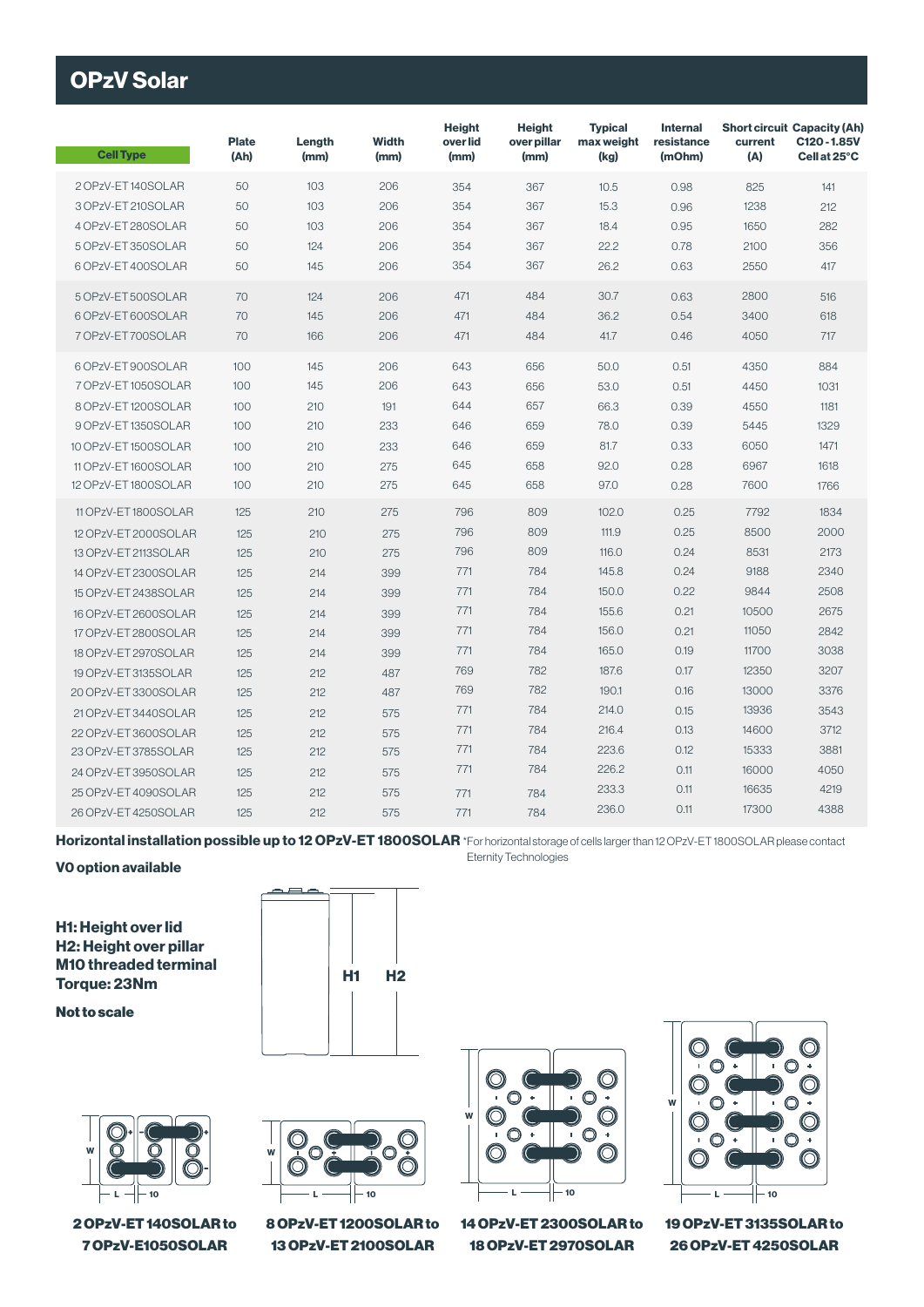# Capacities C10 - C240

| <b>Cell Type</b><br><b>Ue (100%) / VPC</b><br><b>Ref Temp</b> | <b>C10</b><br>1.80<br>$25^{\circ}$ C | C <sub>24</sub><br>1.80<br>$25^{\circ}$ C | C48<br>1.80<br>$25^{\circ}$ C | C72<br>1.80<br>$25^{\circ}$ C | <b>C100</b><br>1.85<br>$25^{\circ}$ C | C <sub>120</sub><br>1.85<br>$25^{\circ}$ C | <b>C240</b><br>1.85<br>$25^{\circ}$ C |
|---------------------------------------------------------------|--------------------------------------|-------------------------------------------|-------------------------------|-------------------------------|---------------------------------------|--------------------------------------------|---------------------------------------|
| 2 OPzV-ET140SOLAR                                             | 110                                  | 126                                       | 127                           | 139                           | 137                                   | 141                                        | 146                                   |
| 3 OPzV-ET 210SOLAR                                            | 165                                  | 189                                       | 190                           | 208                           | 205                                   | 212                                        | 218                                   |
| 4 OPzV-ET 280SOLAR                                            | 221                                  | 252                                       | 254                           | 278                           | 274                                   | 282                                        | 291                                   |
| 5 OPzV-ET 350SOLAR                                            | 278                                  | 317                                       | 320                           | 351                           | 345                                   | 356                                        | 367                                   |
| 6 OPzV-ET 400SOLAR                                            | 326                                  | 371                                       | 375                           | 410                           | 404                                   | 417                                        | 430                                   |
| 5 OPzV-ET 500SOLAR                                            | 403                                  | 460                                       | 464                           | 508                           | 500                                   | 516                                        | 532                                   |
| 6 OPzV-ET 600SOLAR                                            | 482                                  | 550                                       | 555                           | 608                           | 598                                   | 618                                        | 637                                   |
| 7 OPzV-ET 700SOLAR                                            | 560                                  | 638                                       | 644                           | 705                           | 694                                   | 717                                        | 739                                   |
| 6 OPzV-ET 900SOLAR                                            | 691                                  | 739                                       | 794                           | 870                           | 856                                   | 884                                        | 912                                   |
| 7 OPzV-ET 1050SOLAR                                           | 806                                  | 862                                       | 927                           | 1015                          | 999                                   | 1031                                       | 1064                                  |
| 8 OPzV-ET 1200SOLAR                                           | 923                                  | 987                                       | 1061                          | 1163                          | 1144                                  | 1181                                       | 1218                                  |
| 9 OPzV-ET 1350SOLAR                                           | 1038                                 | 1111                                      | 1194                          | 1308                          | 1287                                  | 1329                                       | 1370                                  |
| 10 OPzV-ET 1500SOLAR                                          | 1149                                 | 1253                                      | 1322                          | 1448                          | 1425                                  | 1471                                       | 1517                                  |
| 11 OPzV-ET 1600 SOLAR                                         | 1264                                 | 1378                                      | 1454                          | 1593                          | 1568                                  | 1618                                       | 1669                                  |
| 12 OPzV-ET 1800SOLAR                                          | 1379                                 | 1504                                      | 1586                          | 1738                          | 1710                                  | 1766                                       | 1821                                  |
| 11 OPzV-ET1800SOLAR                                           | 1433                                 | 1633                                      | 1648                          | 1805                          | 1776                                  | 1834                                       | 1891                                  |
| 12 OPzV-ET 2000SOLAR                                          | 1563                                 | 1782                                      | 1797                          | 1969                          | 1938                                  | 2000                                       | 2063                                  |
| 13 OPzV-ET 2113 SOLAR                                         | 1698                                 | 1936                                      | 1953                          | 2139                          | 2105                                  | 2173                                       | 2241                                  |
| 14 OPzV-ET 2300SOLAR                                          | 1828                                 | 2084                                      | 2103                          | 2304                          | 2267                                  | 2340                                       | 2414                                  |
| 15 OPzV-ET 2438SOLAR                                          | 1959                                 | 2233                                      | 2253                          | 2468                          | 2429                                  | 2508                                       | 2586                                  |
| 16 OPzV-ET 2600SOLAR                                          | 2090                                 | 2382                                      | 2403                          | 2633                          | 2591                                  | 2675                                       | 2758                                  |
| 17 OPzV-ET 2800SOLAR                                          | 2220                                 | 2531                                      | 2553                          | 2798                          | 2753                                  | 2842                                       | 2931                                  |
| 18 OPzV-ET 2970SOLAR                                          | 2373                                 | 2706                                      | 2729                          | 2990                          | 2943                                  | 3038                                       | 3133                                  |
| 19 OPzV-ET 3135SOLAR                                          | 2505                                 | 2856                                      | 2881                          | 3157                          | 3107                                  | 3207                                       | 3307                                  |
| 20 OPzV-ET3300SOLAR                                           | 2637                                 | 3006                                      | 3033                          | 3323                          | 3270                                  | 3376                                       | 3481                                  |
| 21 OPzV-ET 3440 SOLAR                                         | 2768                                 | 3156                                      | 3183                          | 3488                          | 3433                                  | 3543                                       | 3654                                  |
| 22 OPzV-ET 3600SOLAR                                          | 2900                                 | 3306                                      | 3335                          | 3654                          | 3596                                  | 3712                                       | 3828                                  |
| 23 OPzV-ET 3785SOLAR                                          | 3032                                 | 3457                                      | 3487                          | 3820                          | 3760                                  | 3881                                       | 4002                                  |
| 24 OPzV-ET3950SOLAR                                           | 3164                                 | 3607                                      | 3639                          | 3987                          | 3923                                  | 4050                                       | 4176                                  |
| 25 OPzV-ET 4090SOLAR                                          | 3296                                 | 3757                                      | 3790                          | 4153                          | 4087                                  | 4219                                       | 4351                                  |
| 26 OPzV-ET 4250SOLAR                                          | 3428                                 | 3908                                      | 3942                          | 4319                          | 4251                                  | 4388                                       | 4525                                  |

# Cycles vs DOD